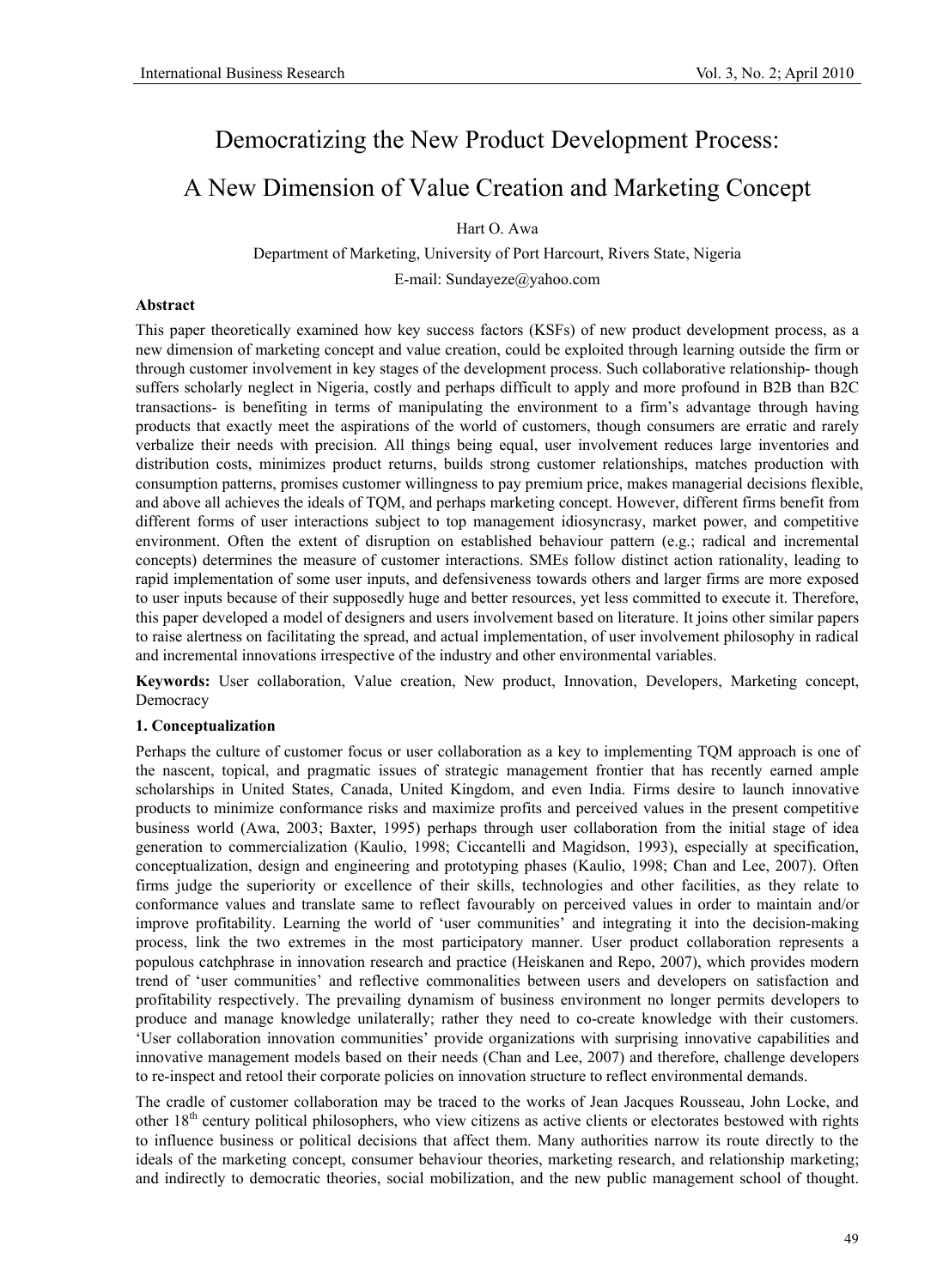These routes are seemingly same as both describe user collaboration as a mechanism by which the ideas and opinions of interested and affected persons/parties are sought and reflected in the decision-making process of an agency or collaborative entity. Customers are integrated into firm's value creation by defining, configuring, matching, or modifying solutions. One key ideal of user collaboration over the aforementioned direct and indirect routes is that consumers are more involved in both operational and innovational value creating activities as if they are under the control or employment of the developers and may receive incentives more than just the right products for their inputs, product supports and viral role. Traces of these thoughts are evidenced in the Finnish Consumer Policy Programmes, which asserts that activation and empowerment of citizens has the characteristic of building active and competent consumers as a focal point of all management decisions (Saastamoinen et al, 2007). Motorola, Dell Computers, Hewlett-Packard, General Motor (GM), Toyota, and Procter and Gamble (P&G) are among the firms that are experimenting and/or implementing the process in their production and operations facilities. Empirical evidence demonstrates the dangers of developers generalizing broader population of user communities based on their experiences (Oudshoorn et al, 2004) and identifies user collaboration as a key success factor (Brown and Eisehardt, 1995), especially in a competitive environment. Ogawa and Piller (2006) opine that the rapid change in consumer needs, competition, technology, and consumer diversity in demand have made it imperative for firms to reposition their operations to suit consumer novelty. Further, changing cultures, politics, and economics of modern life deeply affect the industrial environment in favour of consumers (Lowson et al, 1992) as many firms are more sensitive about the perception of buyers and even non-buyers, whether existing or new, to minimize the risk of product failures, reduce development time, and maximize profit (Cooper, 1993; Rahman and Baksh, 2003). User involvement reduces large inventories and distribution costs, minimizes product returns, builds strong customer relationships, identifies customer preferences (Bae, 2005) and promises customer willingness to pay premium price for realized benefits.

The motives of such collaboration to both actors though not compulsory, according to Heiskanen et al (2007), are expressed in terms of usability, profitability, and functionality improvements; enhancement of utility and enjoyability of products; opportunity to generate good ideas and energy to develop and improve upon innovations. Although this collaborative relationship is more profound in B2B than in B2C transactions (Thomke and von Hippel, 2002), it assists in development of products that better, or exactly meet the needs (Jeppesen and Molin, 2003) though that costs a lot to consumers and developers in terms of expended resources (Jeppesen and Molin, 2003; Heiskanen and Hyvonen, 2006) perhaps without automatic improvement on the designers' results (Heiskanen and Hyvonen, 2006). Magnuson (2003) observes that for Web-based participation, such cost could be reduced, especially in digital products. The purpose of this paper is to add to the growing body of knowledge in repositioning the links between the success of innovative concepts and the democratic roles of developers and users. This is approached by reviewing the theories of user collaboration; the change in consumers' participatory roles; the roles consumers play as users, resources, and co-creators; and finally a model was developed to depict our understanding in line with Kaulio's (1998) framework.

#### **2. The Theory of User Collaboration in New Product Development**

Studies have empirically shown a strong correlation between the success of new product development and the extent of direct interactions and relationships between Research and Development (R&D) staff and user publics (Berthon et al, 2004; Souder et al, 1998). This finding debunks the ideals of selling and production concepts in favour of the new dimension of value creation and marketing concept, which emphasizes on deep and continual interactions between developer and customer in all stages of product development process (Kaulio, 1998; Sherman et al, 2000) as if the latter is under direct control of the former. Rather than hard-selling unilaterally made products, user collaboration builds strong interactive relationships that stimulate developers' understanding of the world of consumers and reflecting same in managerial actions. Kotha (1995) surveyed a bike firm and used his findings to link mass customization and mass production strategies to maximization of competitiveness. According to Gupta and Souder (1998), early stages of customer participation in new product development is assumed an important contributory success factor. In their survey of focus groups in apparel industry, Anderson et al (1997) identified four contexts by which consumers show interests in participating in the design of clothing. The contexts include copying clothing currently owned, totally custom, co-designing with a trained person, and selecting from a set of opinions or component choice. Fiore et al (2001) did a similar study and found that consumers prefer to participate in mass customization of products (i.e.; jeans, swim suits), product features (i.e.; fit and size) to a greater degree; and colour and garment details to a lesser degree. The survey of Huffman and Kahn (1998) evaluated consumer ability and interest in making choice amongst extensive products and concluded that consumers are more satisfied with selecting attributes within a choice set than having extensive or few choices.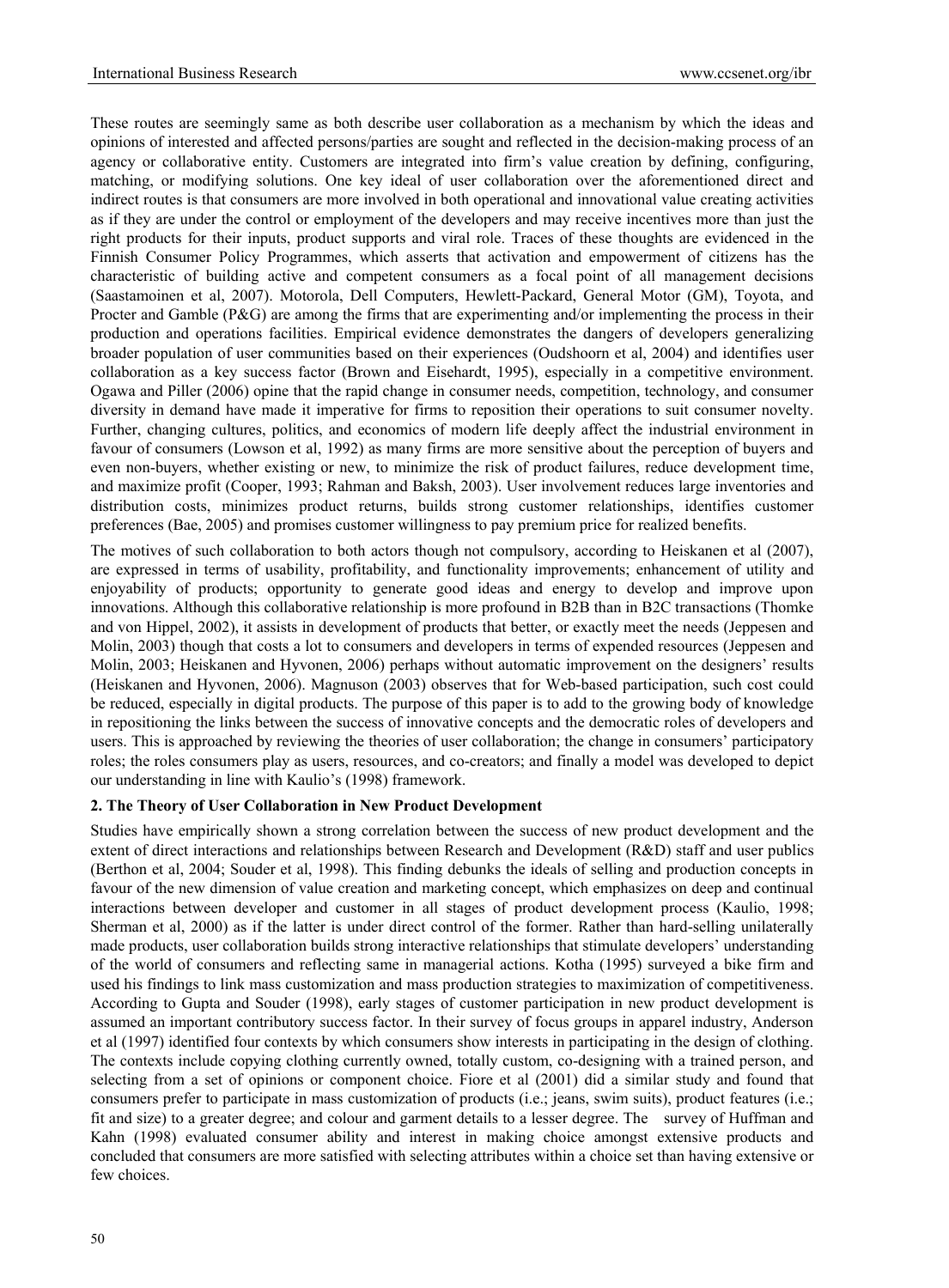Kaulio (1998) extensively reviewed methods of customer involvement; proposed the models of design for, design with, and design by, to reflect the weight of participatory roles played by customers; and noted more consumer participation in such development phases as specification, concept development, and prototyping, and less participation in detail design and final product. Design for involves extensive use of market data, focus groups, interviews, and consumer behaviour models to design products on behalf of customers; design with makes use of data on consumer needs and reactions/suggestions on prototyped products; and design by extensively involves consumers in the design and development of the final products. Leonard-Barton (1995) proposed four modes of user-involvement that seemingly correspond to Kaulio's (1998) and concluded that average time expended in product development process is shorter when users are aggressively incorporated in the entire exercise. Interactive relationships with customers provide detailed information on key success factors (KSFs) lacked internally and reduce development time and costs (Campbell and Cooper, 1999). In Leonard-Barton's model, consultancy mode aligns with Kaulio's *design for customers*; co-development mode with the strategy of *design with customers*; and apprenticeship mode with *design by customers*. The extent of customer participation in each phase of development reflects whether the innovation is a radical and glamourous or semi-skimmed and incremental. For the latter or what Robertson (1967) refers to as continuous innovations and dynamically continuous innovations, corporate challenges and consumer involvement are relatively less complex because established behaviour pattern is not wholly disrupted. The cost of launching an entirely new product in some consumer markets is enormous (Brown, 1985; Tauber, 1988) thereby attracting widespread innovative products as extensions and improvement upon existing ones. Nielsen (1985) records that between 1977 and 1984; approximately 40% of 120 to 175 new brands introduced into supermarkets annually were extensions. For the former, consumer involvement attracts further complexities. The complexities are often expressed in terms of users not knowing exactly what their requirements are for innovations that demand changes in established behaviour patterns or open up new applications (O'Connor, 1998); and in terms of its costly nature, resulting to aggressive search for information as well as information processing itself competing for scarce resources. Users are not always the primary customers of disruptive innovations (Heiskanen and Repo, 2007) as they often resist to totally novel concepts that challenge or disrupt value networks, established behaviour pattern, and industry practices. Ivory (2004) recognizes cases where user benefits and enhanced product performance are not prerequisites for competitive advantage.

Often new-to-the-world and full fat innovations are discarded because users never appreciated their benefits (O'Connor, 1998), yet many of such disruptive concepts have attracted the least competition and potentially transform the value networks to the designer's advantage (Tushman and Anderson, 1986; Tornatzky and Fleischer, 1990). For instance, E-Mail, DVD, Computer, Digital Cameras, Automated Banking and Computerization, are among the successful innovative concepts that disrupt established behaviour patterns and competition in their respective industries. The designers and/or promoters of such innovations exploit strategic advantage via aggressive search for markets, whereas those that fail to innovate continue to satisfy the existing markets (Christensen, 1977). Garcia and Calantone (2002) describe radical innovations in terms of new to the industry, new to the firm, and new to customers. New to the industry supports the work of Cooper et al (1974), where they report that technology pervasively transforms an industry and perhaps ushers in new casts of competitors, who use the competencies developed outside to exploit the leapfrogs of incumbent industry players.

New to the firm innovations relate to those that may exist presently, or have existed, in the marketplace perhaps from competitors. This approach compromises the ideals of stimulus generalization theory of Professor Ivan Pavlov, and has proved very profitable when the original company has made exploitable name in terms of performance, economy, technical know-how, durability, etc (Awa, 2003) . Finally, new to the consumers innovations have impacts on users depending on the degree of learning and adoption efforts expected of them, rather than on the newness of the concept itself (Heiskanen and Repo, 2007). In their survey of the IT industry, Christensen et al (2003) report that markets for disruptive innovations are found among non-users (people that lack access or resources to use existing products) or among *overshot users* (people unwilling to pay for extra performance improvements and who represent targets for new entrants with disruptive business models characterized by cheaper and simper solutions). *Undershot users* (people frustrated by the current product's snags and are very much willing to pay for refinements) represent a typical target for firms focusing on sustained innovations that are not disruptive.

## **3. Critical Analysis of the Changes in Consumers' Participatory Roles**

The tenet here is to unveil relevant theoretical positions of scholars on the change of consumers' roles and the significance of such change to building organization's knowledge that enhances the creation of innovation of business values. Ancestor researchers point out that the concept of value chain will be replaced by the value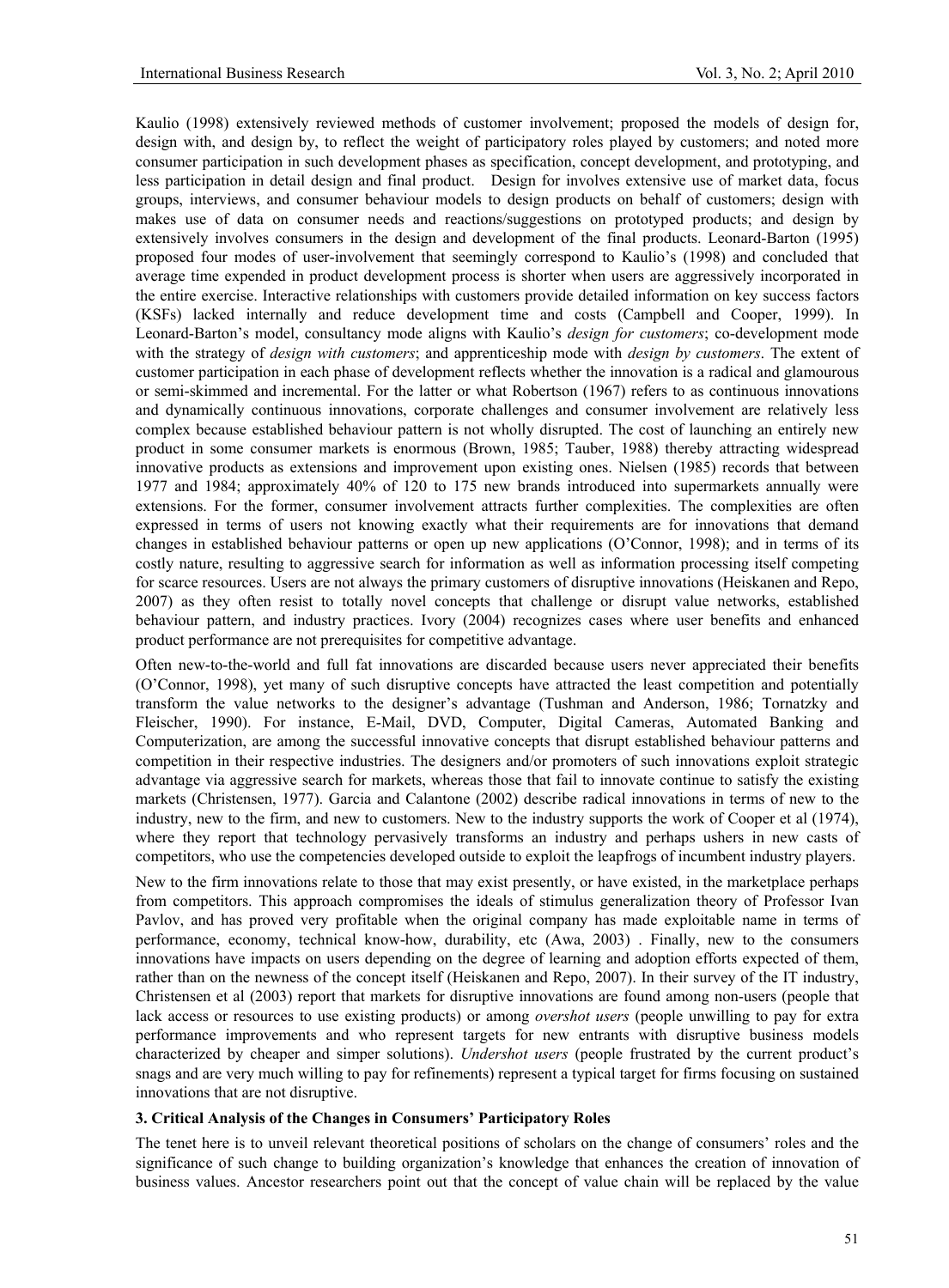innovation systems of the value constellation and the businesses no longer play the same role as they did in the past (Chan and Lee, 2007). Prahalad and Ramaswamy (2004) note that firms do not act autonomously in their operations again; designing products, developing production processes, evaluating marketing messages and controlling sales channels with little or no consumer interference. The ultimate test of product innovation is consumer response (Pitta et al, 1996), which revolves around fighting costly product failure via a clear understanding of customers' voice and reasons that form their preferences (Hanna et al, 1995; McGuinness, 1990). Conversations between consumers and developers is now more aggressive, no longer controlled and initiated wholly by the latter, and consumers themselves can discuss, brainstorm and learn business related knowledge that could be applied by developers. Heiskanen and Repo (2007) note that developers are in desperate need of intensified interactions with, and knowledge of, their users; they often visit users and use ethnographic observations to understand their world. Or users may join developers at the 'drawing board,' for instance, by participating in user groups (Tommes et al, 1997). With the advent of modern interactive technologies such as Internet, user communities easily interact with developers and make production process flexible to meet their unique requirements. In their work, Chan and Lee (2007) observe that consumers are gradually stepping out of their traditional domain and turning simultaneously into both creators of values and consumers and becoming competitors to developers in creating values. Strategic minded firms harness the creativity of their customers and blend it with their own dynamic capabilities to co-create products, solutions, communications, and experiences. Consequently, to reduce uncertainties of new product development process (NPDP), consumers are actively involved in the entire process (Kaulio, 1998; Lundkvist and Yakhelf, 2004; Hanna et al, 1995; Ciccantelli and Magidson, 1993) though different firms observe this collaboration at different stages of NPDP (Lagrosen, 2005).

This new turn of NPDP benefits the users as input and output parties (Finch, 1999; Kaulio, 1998; Gersuny and Rosengren, 1973). As an input party, the consumer occupies upper stream of being a resource, an innovator, and a co-creator/co-producer. Bae (2005) opines that as a co-designer, the consumer uses the firm's capability to create an individualized solution. And as an output party, the customer occupies the lower echelon of being a buyer, a user, and an advocate. The consumer provides contextual information, serves as a source of new product ideas and partner in the product development process, or provides useful feedbacks (Heiskanen and Hyvonen, 2006). For firms, adherence to customer inputs at each successive stages of NPDP assists them to maximize competitiveness (Kotha, 1995), especially by making better products.

Empirical evidence shows the dangers of excessive extrapolation of experiences and its successful applications as well as some caveats along the benefits of user involvement. There exists no definite relationship between the level of user participation and the success of a project (Leonard-Barton, 1995; Bidault and Cummings, 1994). Ogawa and Piller (2006) argue that with exception of Procter and Gamble (P&G) and Unilever, consumer products in the Fast Moving Consumer Goods (FMCG) industries rarely involve customers in the stages of product development on accounts that consumers are very difficult to predict. Often consumers do not know what they actually want from a product (Ciccantelli and Magidson, 1993) perhaps because they find it difficult to verbalize their needs (von Hippel, 1998) and thus rely heavily on others for purchase decisions. The diffusion of communication and IT facilities notwithstanding, Dolan and Mathews (1993) address limited customer experience and ability, customers' passive behaviour as well as limited time and professional knowledge as some of the reasons why user-involvement may not automatically guarantee business success in some economies. Even before an innovation is introduced, consumers show likelihood of diverting to others (Ogawa and Piller, 2006; Lagrosen, 2005), forcing many firms to resort to incremental or semi-skimmed innovations, which promises the least disruptive influence on behaviour pattern. Trott (2001) argues that firms like IBM, Apple Computers, and Xerox listened to their customers yet lost their market leadership, which, to some extent, suggests that it is not always operationally effective to listen to consumers in all circumstances. Purchase intentions survey may be inadequate in predicting sales volume (Heiskanen and Hyvonen, 2006) due, in part, to the fact that people attempt to provide information they think pertinent to the inquirer's needs, rather than probe deep into their own preferences (Ciccantelli and Magidson, 1993). Along the shortcomings, Saastamoninen et al (2007) note that the application of the user community collaboration does not self-evidently mean that users are adequately represented in innovation design, or does lack of it automatically means users' total absence from the design.

User community collaboration requires intensive management in order to strategically synchronize the excess raw data drawn from field studies and ethnographic observations, and to minimize disruption in development cycle (Kujala, 2003). Subject to the distance between designers and users (Heiskanen and Hyvonen, 2006) in terms of costs and levels of disruption in established patterns, extrapolation of user requirements from designer's experience may be regarded a good strategy. The methods of user involvement have been vigorously and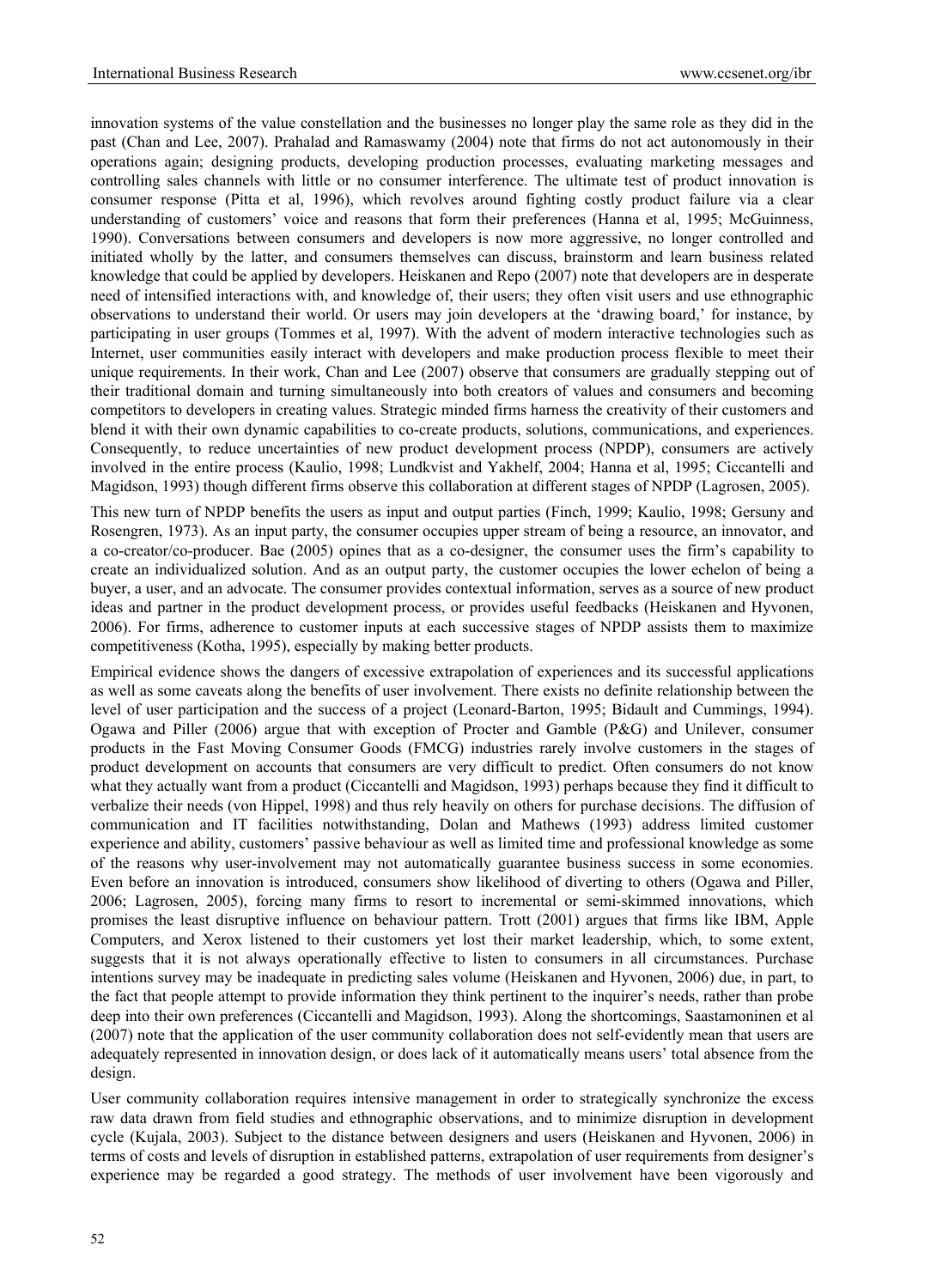comprehensively surveyed (Saastamoinen et al, 2007) and firms with limited resources carry out lightweight short-term exercises on it since it is arguably better than doing nothing at all (Saastamoinen et al, 2007; Christensen, Anthony and Roth, 2003). Caution should be exercised in the use of lightweight user involvement to avoid developers viewing the entire process with bias. For extrapolation to be cost-effective amongst firms with light resources Christensen et al (2003) observe that early users need to have similar skills and preferences to the designers' products. Further, they warned that to expand this business model into mass market, where user contexts and requirement may be very different from the niche market may attract problems.

## **4. Customer Role as a User, Resource and Co-creator**

User community involvement in product development process, especially in idea generation, product conceptualization, and prototyping, has earned wide scholarship (Christensen, 1997; Kaulio, 1998; von Hippel, 1998). It often permits the minimization of product returns, holding costs, machine idle time, and distribution costs based on database information from the result of product tests and product support. As users, the customers are the targets of pre-and post-testing exercises and thus, play significant roles in reshaping and repackaging the original marketing programmes. Further, users exploit their accumulated product usage experience, in the form of word-of-mouth, to reduce the perceived risks of others. Such firsthand experience is assumed more credible and provides more mutual product support than the mass media. The onus is on firms to aggressively move customers up the hierarchy of relationship ladder of customer loyalty from prospects to new customers, then to regular accounts, loyal supporters and finally to advocates, who do not only buy but also convince others to buy. With the aid of Internet facilities, firms can cost effectively develop multiple interactive relationships amongst customers to build product support. Nambisan (2000) is of the view that firms encourage mutual assistance amongst customers in a community by assigning certain positions to certain customers to stimulate their willingness to offer product support.

Firms strategically select customers based on their individual difference factors, situational variables and other relevant factors in relations to their consumption patterns of the firm's offerings and establish appropriate interactive relationships with them in an effort to exploit 'toolkits of customer innovation' for creating and improving value networks. User collaboration demands more efforts than before from developers and users. Developers vigorously seek to formulate policy mechanism that cognately boost customers' willingness and on-going relationships, perhaps in a personalized manner, to offer ideas on new product development process. They assume the role of tutors and/or instructors (Chan and Lee, 2007); training the consumers as though employees by assisting them to become more aware of their needs and to reveal same as accurately as possible to reflect management actions (Ciccantelli and Magidson, 1993). This is rather difficult. Pitta et al (1996) observe that unless the units are under the same commander's control, they rarely act as a whole, especially in offering information about, and co-creating, innovations. The weakness does not lie in the courage, intelligence, or motivation of the troops rather in the difference of control structures since the consumers are not the firm's employees and therefore are not obligatory to be penalized for not co-operating.

Although tremendously costly and time consuming, developers collect related information on consumer demand through many channels- consumer idealization, participatory design, empathic design, focus groups, beta tests, lead-user community, etc. Studies show that traditional market research technology rarely offers in-depth and complete information about consumer demand structures perhaps because consumers themselves are not static in their consumption behaviour. Even at that, observers still question how varied consumer inputs could be synchronized and integrated into designer's world, especially when the product is not yet in existence. Thomke and von Hippel (2002) observe that turning customers into innovators is besieged with uncertainties and therefore a new supervisory and control management mechanism is urgently needed to assure quality and efficiency of development and to effectively integrate customers and the internal development team. Aside product development team that exhibits subtle structural influences in sharpening the inputs (Ciccantelli and Magidson, 1993), strategic efforts require the use of modern and advanced information and production technologies and models whose application to building competitive edge and solving consumers' exact problems is made simpler with the advent and diffusion of Internet technology. The Internet technology improves the depth and breath of user community participation on individualized manner, though Dahan and Hauser (2002) accused businesses of exploiting its attributes only to seek customers' potential demands rather than involving customers in creating product values.

The physical distance between developers and user communities show that both may have incongruent goals and interests in the participatory exercise. Presumably, they expect some direct pecuniary (Jeppesen and Frederiksen, 2006) and non-pecuniary compensation in returns for the expended resources to be able to become related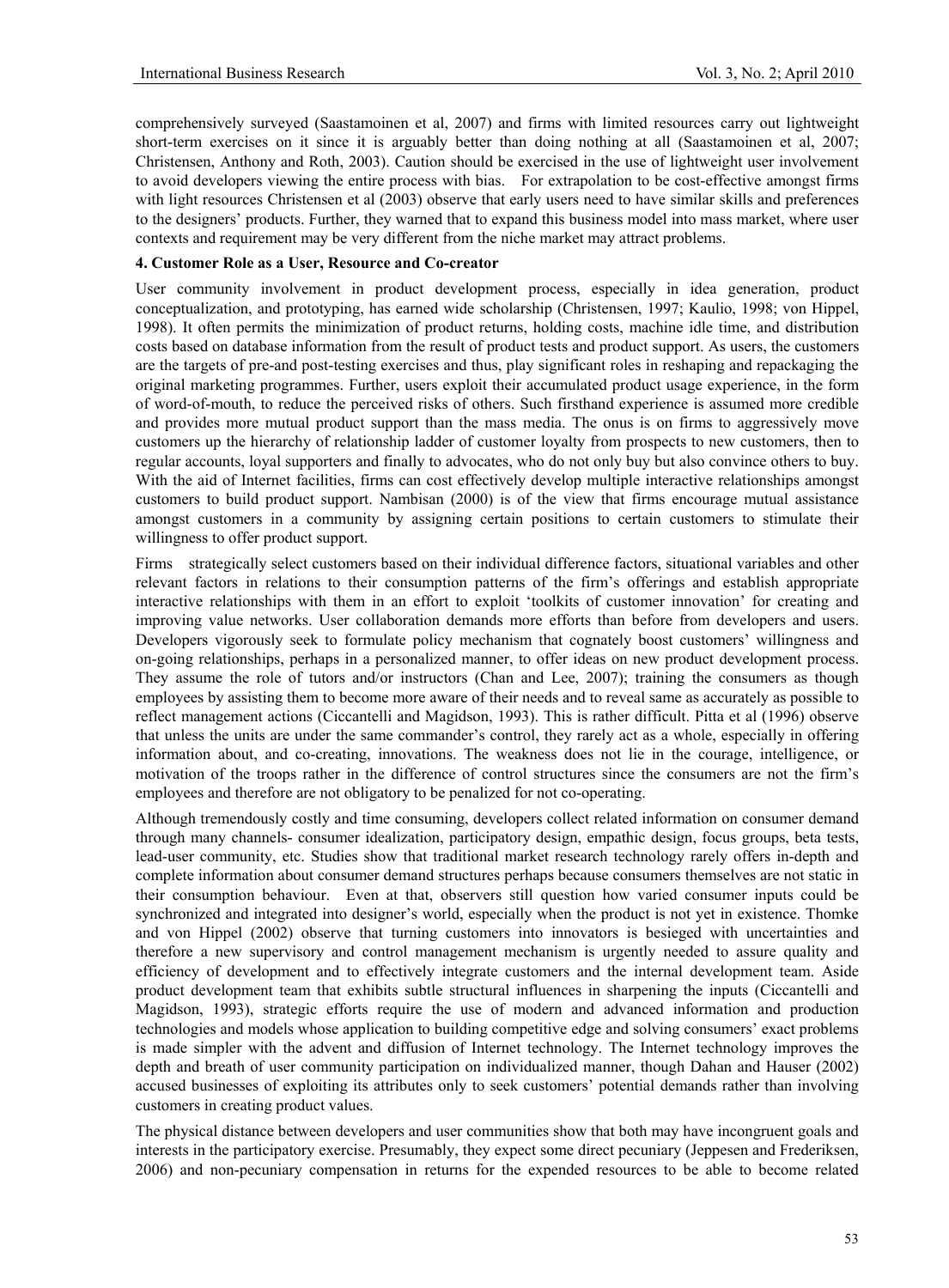technology experts. The most apparent gains to consumers for exploiting their skills and expertise in product design process, among others, include improved satisfaction, peer recognitions, exercising creativity (Jeppesen and Molin, 2003), perhaps employment, building reputation for oneself in the field (Jeppesen and Frederiksen, 2006), and assurance of representation of the views of their own reference groups (Saastamoninen et al, 2007). Both parties must consider their expectations from the co-operative relationships and reach a compromise in order to encourage overlaps in goals and interests. Sawhney and Prandell (2000) note that efforts are often made to boost commitments by developing a common language or technological networks for both, especially where consumers' fears to co-create knowledge lie on lack of learning capability, distrust, and absence of motivation. For instance, dialogue between firms and their customers through construction virtual space or toolkits for consumer innovation may reduce consumers' expended time and effort, as well as their willingness, to obtain and share business knowledge. Also, such networks improve the quality of customers' knowledge and understanding of the operationally implemented knowledge. Further, current and antecedent behaviours as well as future programmes and events of the firm should generate customers' trusts capable of culminating into co-creation of knowledge; and finally, reasonable part of the trust spans the reliability of, and customer value for, the compensation packages billed to encourage co-creation with developers.

#### **5. Developed Model of User Communities Involvement in NPDP**

Models are replicas or representations of ideas, actual and/or real world systems- either physical or abstract (Awa, 2003). Figure 1 depicts nine interacting stages within four phases (pre-development and development, launching, evaluation, and feedback) of customer collaboration in product development. The pre-development and development phase integrates customer database, analytical frameworks, strategic market planning, capability and process development and/or improvement, technology and skill acquisitions, manufacturing of prototypes and final concepts, and other related issues of strategic importance. The launching phase involves actual execution of the improved marketing programmes (the 4Ps) on a national basis or in a market setting that is as normal as possible. The extent to which launching reflects the results of market tests determines its success. Evaluations relate to all activities from idea generation to commercialization, including the extent to which the marketing programmes enable the consumers to solve their problems and finally, feedback reports the outcomes of evaluation exercises to top management for timely decision-making.

The entire process of customer commitment in development process, as shown in the figure, starts with understanding the needs and aspirations of the target publics via market orientation using market research and later market tests, and incorporating these needs and/or improvement upon them, into the organization's decision structure to determine the best approach management can support it. The framework of Kaulio (1998) assists to understand the types of customer involvement (e.g. lead users, consumer idealized design, focus groups, beta tests, etc) and phases of design process (e.g. design with, design for and design by). For instance, consumers are actively involved at the early stages of idealization design and the later stages in Beta tests. Some of the types of consumer involvement are discussed below to boost understanding of joint product launch Note that one of the key ingredients to innovative concept's success is the level of top management support. Subsequently, the generated information are evaluated and passed on to the multifunctional development team, who co-ordinates and champions the conversion of ideas to real life product and the development exercises. Actions are continually reworked from the results of joint evaluation and feedback exercises in order to further the competitive balance of management decision.

#### *5.1 Lead Users*

Many innovative concepts originate from customers (lead users) who have future needs/requirements (von Hippel, 1998) that could be incorporated into the body of knowledge used in consumer satisfaction or used as technical support to satisfy others facing similar problems (Pitta and Franzak, 1977). This group of customers are actively involved in finding solutions to their problems and convey needs that will be in marketplace before majority comes to know and/or learn about them (Kaulio, 1998). Further, Pitta and Franzak (1997) observe that such customers are educated; cosmopolitans and highly experienced in a product because they consistently use it; its quality and other attributes are well known to them. Kaulio (1998) discovers that lead user method undergoes four processes- specifying lead user indicators, identifying lead user groups, generating products with lead users, and testing lead user concept on ordinary users. He further notes that the most important issue is to how best to select user indicators and lead user. Urban and von Hippel (1988) survey the software industry and found that 87.6% of customers are ready to accept products designed by companies and lead users. In contrast, Pitta and Franzak (1997) note that lead users are complicated in their information needs, and because they may be the first to report the problem, they do not seek for support that can easily be searchable anywhere.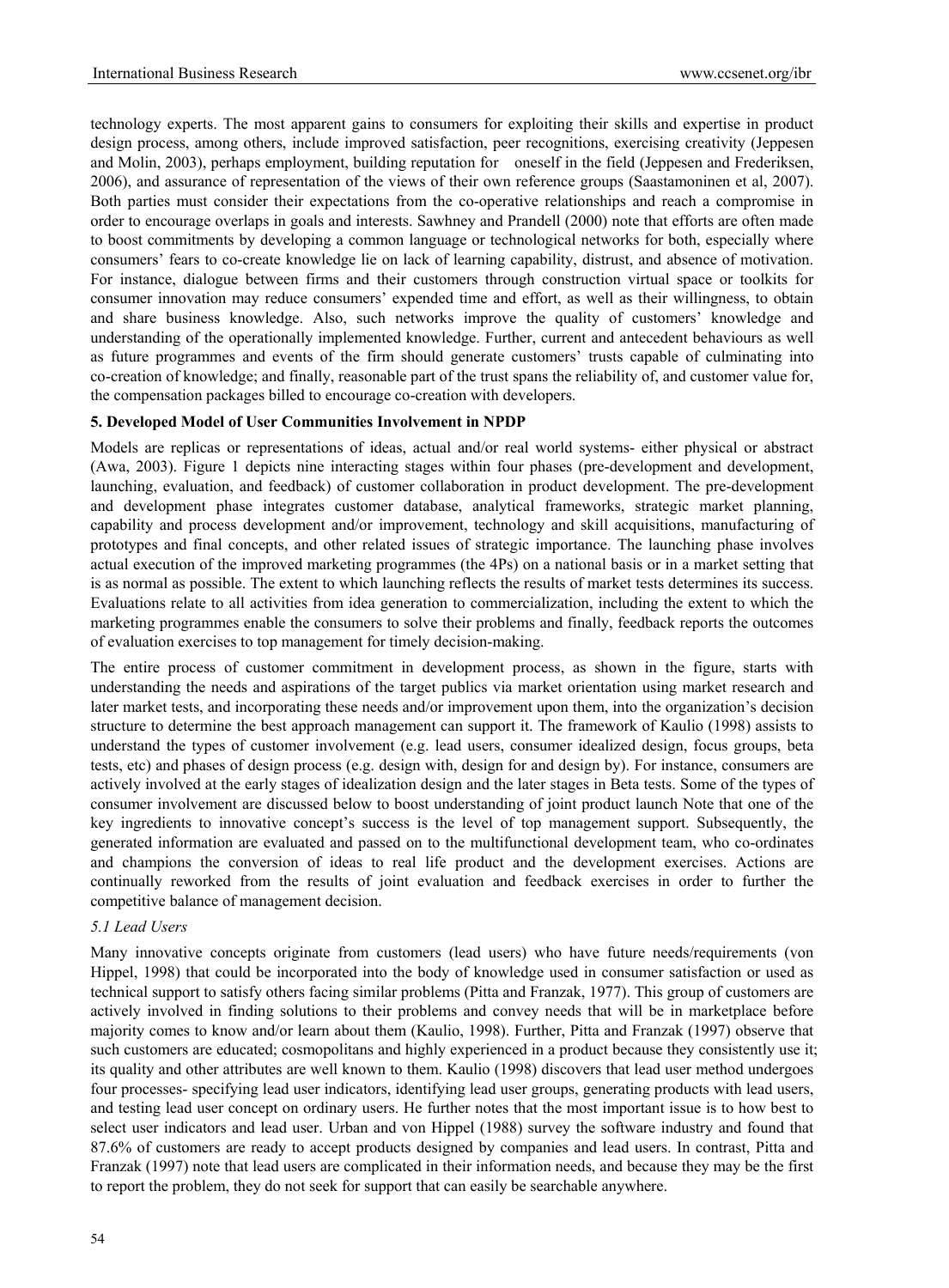## *5.2 Consumer Idealization*

Consumer idealized design represents a more recent interactive technique, which is somewhat similar to focus group though both differ in several ways. Often best suited for consumer products, this method elicits relevant information from customers about their requirements from a product and new solutions to a problem, though its success depends largely on the skill of the facilitators. Ciccantelli and Magidson (1993) characterize the method in terms of its requirements of an entire day, innovation and interaction from participants, task orientation and the use of competition amongst participants to attain performance, and group to articulate and design an ideal product in a designated product category. The method offers more insights into consumer needs than focus groups and can be used at the idea generation stage of NPDP. It is limited, in part, by its short-run nature; a single day, and its use of a small number of participants (Pitta and Franzak, 1997). Further, the method falls short of on-going interactivity and cost effectiveness, which sometimes make consultation with retailers a substitute for consumers. Retailers maintain more interactivity with customers that may benefit manufacturers though many strategic firms are also integrating suppliers fully into their NPDP, to have a better result.

## *5.3 Focus Groups*

Product development process involves some kind of consumer research to learn consumer preferences and/or to validate internally generated ideas.

Focus groups of target audiences represent the most popular technique of such consumer research. It involves a few hours study of a representative sample of the target market, under the direction of a moderator, with the intention of generalizing their thoughts about the developers' products. While focus groups data can benefit the NPDP, they provide limited interactivity. Also, focus groups may be guilty of the *12 angry men* syndrome, where one group member may sway the opinions of the rest and destroy the group's representativeness (Pitta and Franzak, 1997)

#### *5.4 Beta Tests*

Beta tests represent another technique to elicit consumer information in NPDP. According to Pitta and Franzak (1997), they originate from the computer industry and indicate the first stage of consumer product testing, which follows in-house consumer usage testing, referred to as alpha test. Beta tests offer a potentially valuable test of product features and benefits with real consumers and ensure the products meet the specifications expected of them by the consumers and ensure the products meet the specifications expected of them by the consumers through prototyping. The major strength of Beta tests is that they offer more realistic market test through permitting consumers to freely play with the products without direct supervision in order to unveil unforeseen problems or adverse interactions that were identified during in-house testing. Often used more frequently by consumer package goods firms, Beta tests do not help in recognizing ideas for new products rather they offer opportunity to generate information on salient product features, which might be useful for product requirement.

## *5.5 Concept Testing*

The essence of concept testing is to ensure customer needs are adequately understood, interpreted and translated before final product adjustment is contemplated (Cooper, 1993). The concept which can be presented in a physical or symbolic form tends to resemble the final product. Kotler and Keller (2006) assert that the more the concept relates the final product version the more reliable the concept is likely to be where focus groups are used. Concept testing does not measure the true purchasing behaviour of people and does not provide quantitative estimates of profitability, sales and other relevant information associated with product decisions (Ogawa and Piller, 2006). Kaulio (1998) notes that concept testing should be complemented with Beta tests to be effective.

#### **6. Conclusion**

This paper vigorously examined the theoretical virtues, and perhaps the drawbacks of customer involvement in developing, and/or launching, of new products in a competitive environment. Much scholarship in this seemingly virgin area though proliferates from the Western World, made it implicit that improved interactive relationships with user communities provide firms with detailed information on internally lacked key success factors (KSFs). While it is explicitly obvious to subscribe to this nascent interpretation, it is equally assumed that raising firms' alertness to techniques, models, and approaches for user involvement exposes them to rare opportunities of getting closer to users, learning more about their ideals, and launching more successful innovations. Though costly and difficult to apply exercise, interaction with users provides feedbacks, timely identifies marketing mix improvement needs, and serves up a wealth of contextual information and product ideas. Such interaction serves to energize product development process, to push it forward to the next stage, and to stimulate thoughts about its market launch. However, where the exercises in user involvement do not improve firm's operations or result to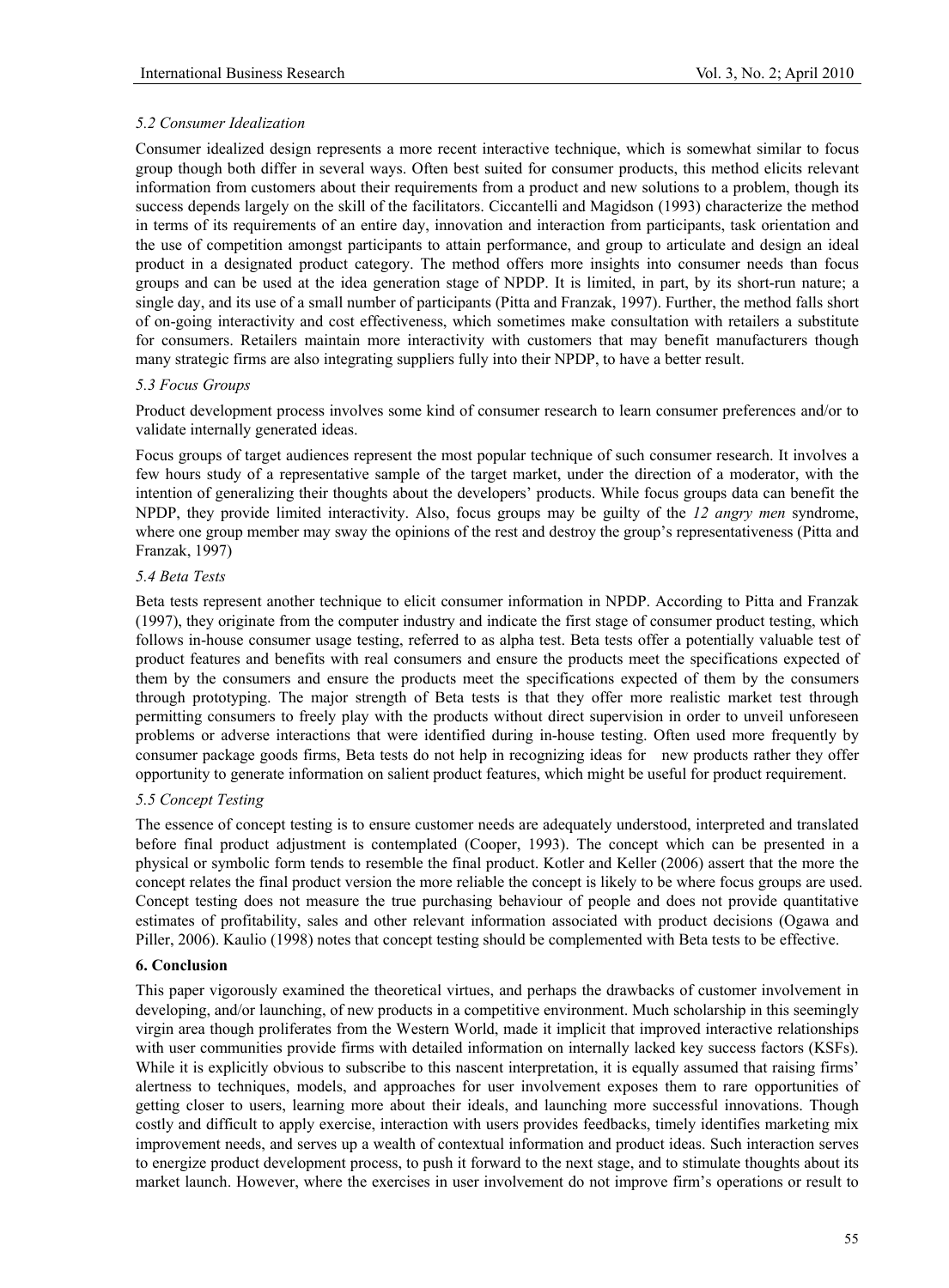negative outcomes, then the problem may be traced to methods, thereby fostering the exploitation of the more sophisticated methods, which perhaps promise more authenticated results than traditional market research. This phenomenal development holds even as consumers are often accused of having leapfrogs in expressing and verbalizing their needs and aspirations from a product.

It is a condition that researchers and practitioners wishing to promote user involvement must adequately grasp the firm's internal and external barriers and drivers to its use. The internal barriers reflect addressing the role of action rationality and sense-making processes in integrating user inputs into product development; and the external barriers centre on close analytical address of the state of nature in order to identify situations that permit more or less utilization of user involvement. The usual genuine conflicts of interest between designers and users does not erase user involvement in operations rather it reinforces the practitioner's bids to reconsider broader circumstances in launching their inventions to ensure alignment of interests perhaps through influencing operating environment. Further, the mode of designing user involvement is central and different kinds of firms benefit from different forms of user interaction subject to their environment. For instance, SMEs follow distinct action rationality, leading to rapid implementation of some user inputs and defensiveness towards others; and larger firms are more open to user inputs yet less determined to execute it (Heiskanen and Repo, 2007). For incremental and semi-skimmed innovations, there is less complexity in customer involvement and use of his inputs, making for the minimal costs and the least disruption on established behaviour pattern. Whereas, radical and glamourous innovations attract further complexities resulting from customers' resistance to totally novel concepts that challenge or disrupt value networks and established behaviour pattern, culminating to high users' costs expressed in aggressive search for, and processing of, information leading to reduction in perceived risks. However, good design of user involvement exercise promotes, but does not ensure, the implementation of users' suggestions and requirements since the issue of implementation depends largely on the firm's interest, extent of disruptiveness of the concept on behaviour and competitive position. In general, user involvement is heavily facilitated and constrained by top management idiosyncratic givens, market power, and the demands of competitive environment.

#### **References**

Anderson, I; Brannon, E; Ulrich, P. & Marshall, T. (1997). Conference towards a Consumer Driven Model for Mass Customization in the Apparel Market. Conference Paper, Lyon, France.

Awa, H. (2003). *Modern Marketing Theory: An Integrated Approach to Managerial Decisions.* Kolley, Owerri

Bae, J. (2005). Customer Focused Textile and Apparel Manufacturing Systems: Toward an Effective E-Commerce Model. *Journal of Textile and Apparel, Technology and Management.* 4(4), Summer, 1-19.

Baxter, M. (1995). *Product Design: Practical Methods for the Systematic and Development of New Product.* Stanley Thornes Publishers Ltd; United Kingdom.

Berthon, P; Hubert, J. & Pitt, L. (2004). Innovation or Customer Orientation? An Empirical Investigation. *European Journal of Marketing.* 38, 1065-1089.

Beyer, H. & Holtzblatt, K. (1998). *Contextual Design: Defining Customer- Centred Systems.* Morgan Kaufmann San Francisco.

Bidault, F. & Cummings, T. (1994). Innovating Through Alliance: Expectations and Limitations. *R&D Management.* 24(2), 33-45.

Brown, S. & Eisenhardt, K. (1995). Product Development: Past Research, Present Findings and Future Direction. *Academy of Management Review.* 20, 343-378.

Brown, P. (1985). New? Improved? *Business Week.* Oct 21, 108-112.

Callahan, J. & Lawry, E. (2004). The Importance of Customer Inputs in Development of Very New Products. *R&D Management.* 34 (2), 107-120.

Campbell, A. & Cooper, R. (1999). Do Customer Partnerships Improve New Product Success Rates? *Industrial Marketing Management.* 28(5) 507-519.

Chan, T. & Lee, J. (2007). *A Comparative Study of Online Communities Involvement in Product Innovation and Development.* National Cheng Chi University of Technology & Innovation Management, Taiwan. g8359503@nccu.edu.tw;jflee@nccu.edu.tw.

Christensen, C. (1997). *The Innovator's Dilemma.* Harvard Business School Press, Cambridge, M.A; USA.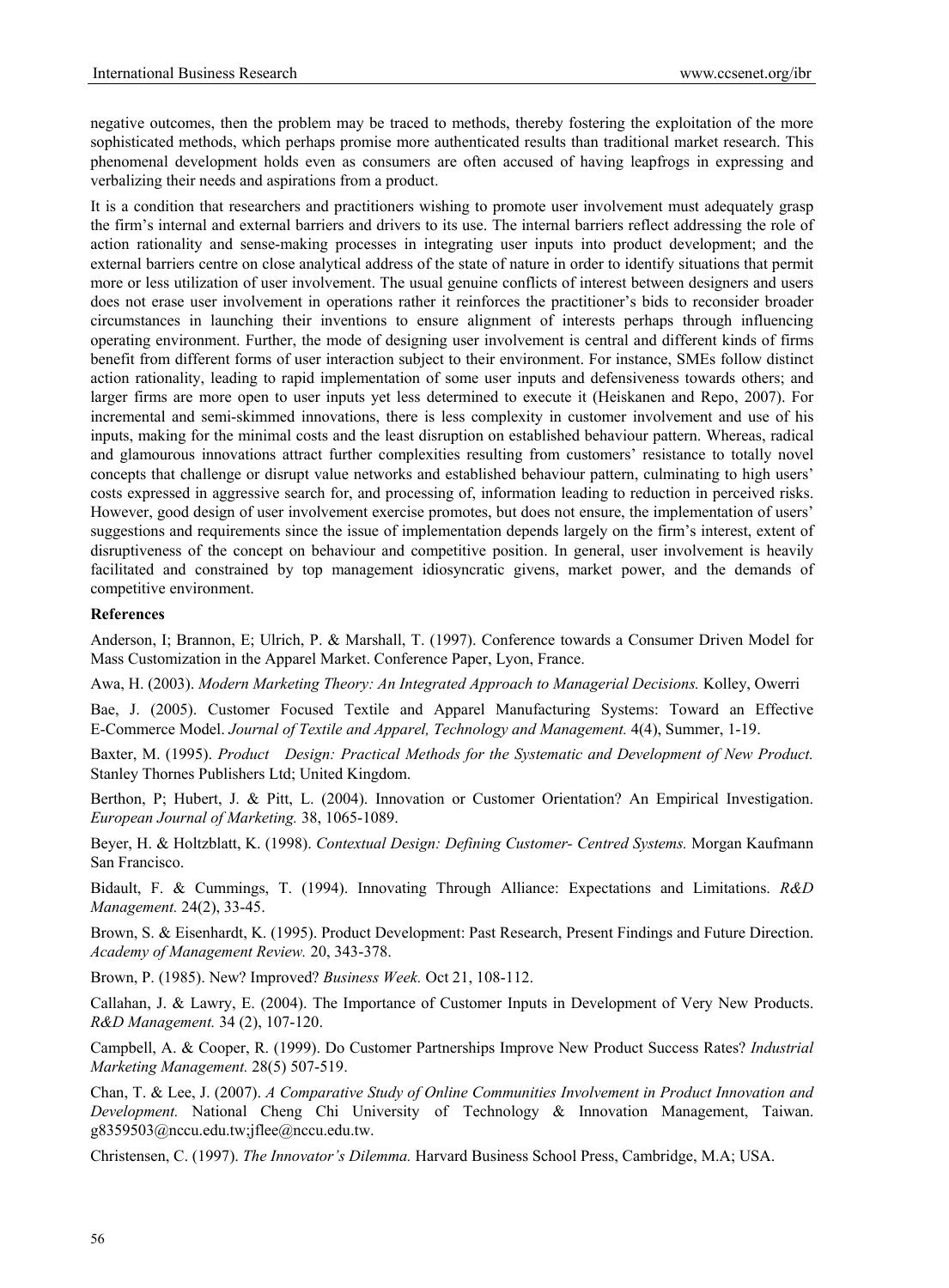Christensen, C; Anthony, S. & Roth, E. (2003). *Seeing What's Next: Using the Theories of Innovation to Predict Industry Change.* Harvard Business School Press, Boston, MA; USA.

Ciccantelli, S. & Magidson, J. (1993). Consumer Idealized Design: Involving Consumers in the Product Development Process.

Cooper, R. (1993). Winning at New Products: Accelerating the Process from Idea to Launch. 2<sup>nd</sup> ed. Addison-Wesley Publishing Co; In; New York.

Cooper, A; Demuzzio, E; Hatten, K; Hicks, E. & Tock, D. (1974). *Strategic Responses to Technological Threats.* Proceedings of the Business Policy and Planning Division of the Academy of Management, Boston.

Dahan, E. & Hauser, J. (2002). The Virtual Customer: Communication, Conceptualization, and Computation. *Journal of Product Innovation Management* 19(5), 332-353.

Dolan, R. & Mathews, J. (1993). Maximizing the Utility of Consumer Product Testing: Beta Test Design and Management*. Journal of Product Innovation Management* 10(4), 318-330.

Finch, B. (1999). Internet Discussions as a Source for Consumer Product Customer Involvement and Quality Information. *Journal of Operations Management.* 17(5), 535-556.

Fiore, A; Lee, S; Kunz, G; & Campbell, J. (2001). Relationship between

Optimum Stimulation Level and Willingness to use Mass Customization Options. *Journal of Fashion Marketing and Management.* 5(2), 99-107.

Flint, D. (2002). Compressing New Product Success-to- Success Cycle time: Deep Customer Value Understanding and Idea Generation. *Industrial Marketing Management.* 31, 305-315.

Garcia, R. & Calantone, R. (2002). A Critical look at Technological Innovation Typology and Innovativeness Terminology: A Literature Review. *Journal of Product Innovation Management.* 19, 110-132.

Gersuny, C. & Rosengren, W. (1973). *The Service Society.* Cambridge, M Schenkman.

Gupta, A. & Souder, W. (1998) Key Drivers of Reduced Cycle Time. *Research Technology Management.* 41(4), 38-43.

Hannah, N; Ayers, D; Ridnour, R. & Gordon, G. (1995). New Product Development Practices in Consumer Versus Business Product Organizations. *Journal of Product and Brand Management.* 4, 33- 55.

Heiskanen, E. & Repo, P. (2007). User Involvement and Entrepreneurial Action. *Human Technology*. 3(2). May,167-187.

Heiskanen, E. & Hyvonen, K. (2006). *Consumer Involvement in Developing Services Based on Speech Technology.* 19th Bled eConference eValues, Bled, Slovenia, June 5-7. eva. Heiskanen @ncrc.fi, kaarina. Hyvonen@ncrc, fi

Huffman, C. & Kahn, B. (1998). Variety of Sale: Mass Customization or Mass Confusion? *Journal of Retailing.* 74, 491-513.

Ivory, C. (2004). Client, User and Architect Interaction in Construction: Implications for Analyzing Innovative Outcomes from User-producer Interactions in Projects*. Technology Analysis and Strategic Management.* 16, 495-508.

Jeppesen, L. & Molin, M. (2003). Consumers as Co-developers: Learning and Innovation Outside the firm. *Technology Analysis and Strategic Management.* 15, 363-383.

Jeppesen, L. & Frederiksen, L. (2006). Why Do Users Contribute to Firm-Hosted User Communities? The Case of Computer Controlled Music Instrument. *Organization Science* 17, 45-63.

Kaulio, M. (1998). Customer, Consumer and User Involvement in Product Development: A Framework and a Review of Selected Methods*.Total Quality Management.* 9, 141-150.

Kotha, S. (1995). Mass Customization: Implementing the Emerging Paradigm for Competitive Advantage. *Strategic Management Journal.* 16, 21-42.

Kotler, P. & Keller, K. (2006). *Marketing Management.* 12ed. Pearson Education Inc; New Jersey.

Kujala, S. (2003). User Involvement: A Review of the Benefits and Challenges. *Behaviour and Information Technology.* 21, 4-14.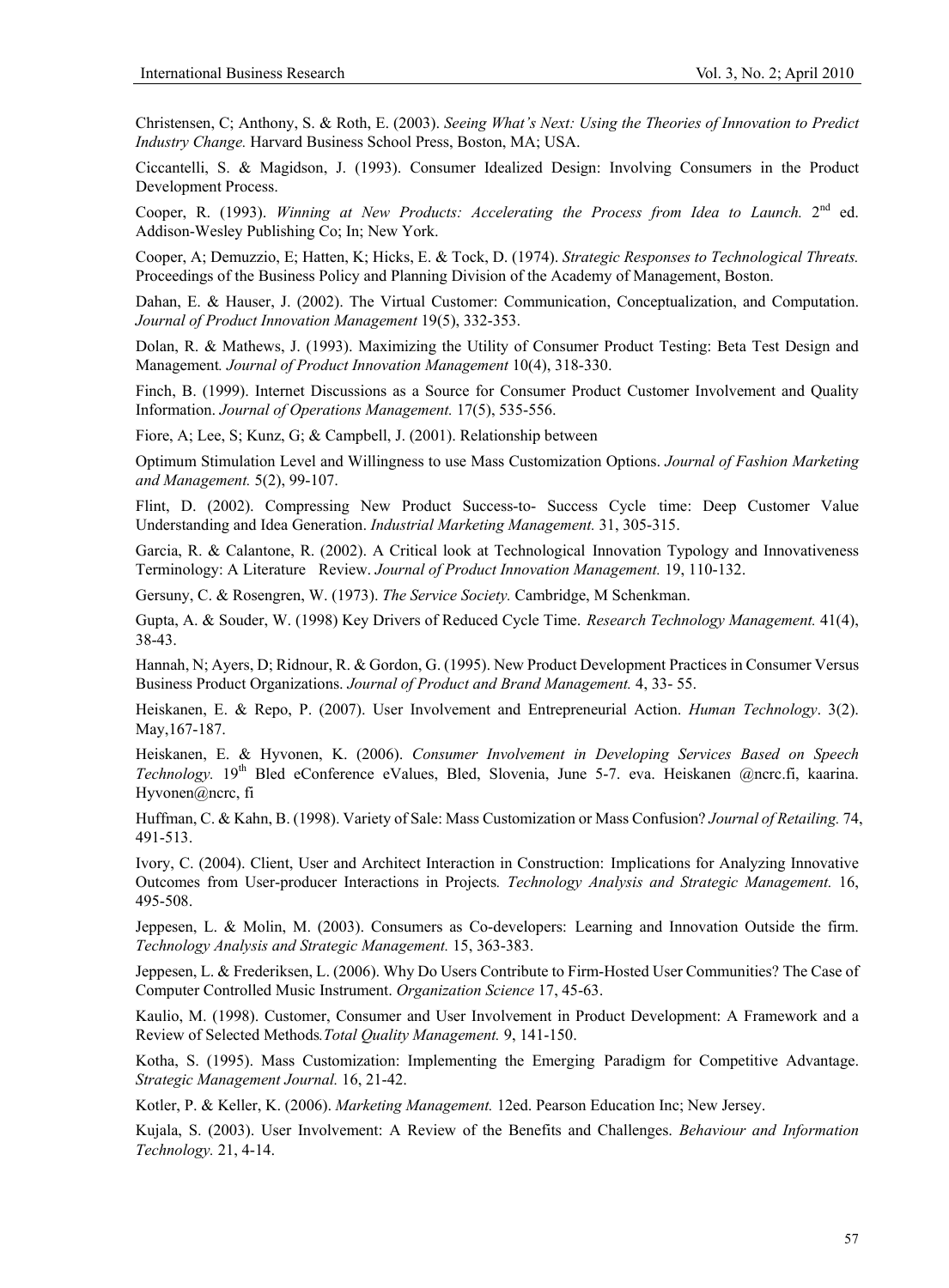Lagrosen, S. (2005). Customer Involvement in New Product Development: Relationship Marketing Perspective*. European Journal of Innovation Management.* 8, 424 –438.

Leonard-Barton. (1995). Quoted by Chan, T. & Lee, J. (2007). *A Comparative Study of Online Communities Involvement in Product Innovation and Development.* National Cheng Chi University of Technology & Innovation Management, Taiwan. g8359503@nccu.edu.tw;jflee@nccu.edu.tw.

Lowson, B; King, R. & Hunter, A. (1999). *Quick Response: Managing the Supply Chain to Meet Consumer Demand.* John Wiley & Sons Ltd; England.

Lundkvist, A. & Yakhelf, A. (2004). Consumer Involvement in New Service Development: A Conventional Approach. *Managing Service Quality* 14(2/3).

Magnusson, P. (2003). Benefits of involving users in a Service Innovation. *European Journal of Innovation Management*. 6, 228-238.

McGuinness, N. (1990). New Product Idea Activities in Large Technology Based Firms. *Journal of Product Innovation Management***.** 7, 173-185.

McDermott, C. & O'Connor, G. (2002). Managing Radical Innovation: An Overview of Emergent Strategy Issues. *The Journal of Product Innovation Management.* 19, 424-438.

Mitchell, V. & Boustani, P. (1992). Market Development Using New Product and New Customers: A Role for the Perceived Risk. *European Journal of Marketing.* 27(2), 17-32.

Narver, J; Slater, S. & MacLachlan, D. (2004). Responsive and Proactive Market Orientation and New-Product Success. *Journal of Product Innovation Management.* 21, 334-347.

Nambisan, S. (2000). Customer Networks, Entrepreneur Strategy and Firm Growth: Insight from the Software Industry. *Frontiers of Entrepreneurship Research,* Babson College, MA. 134-144.

Neilsen, A. (1985). *Testing Techniques.* 1(1)

O'Cass, A. (1998). *Characteristics of the Consumer Involvement Literature: A Content Analysis.* Proceedings of the Australia New Zealand Marketing Academy. 1720-1737.

O'Connor, G. (1998). Market Learning and Radical Innovation: A Cross Case Comparison of eight Radical Innovation Projects. *Journal of Product Innovation Management.* 15, 151-166.

Ogawa, S. & Piller, F. (2006). Reducing the Risk of New Product Development. *Mitsloan Management Review.* 47(2), 65-71.

Oudshoorn, N; Rommes, E. & Stienstra, M. (2004). Configuring the user as everybody: Gender and Design Cultures in Information and Communication Technologies. *Science, Technology, and Human Values.* 29, 30-63.

Pitta, D; Franzak, F. & Katsanis, L. (1996). Redefining New Product Development Teams: Learning to Actualize Consumer Contributions*. Journal of Product & Brand Management.* 5(6), 48-60.

Pitta, D. & Franzak, F. (1997). Boundary Spanning Product Development in Consumer Markets: Learning Organization Insights. *Journal of Product & Brand Management.* 6(4), 235-249.

Prahalad, C. & Ramaswamy, V. (2004). Co-creating Unique Value Customers. *Journal of Strategy and Leadership.* 32(3), 4-9.

Robertson, T. (1967). *Determinants of Innovative Behaviour*. In Proceeding of American Marketing Association. Meyer, R. (ed). American Marketing Association, Chicago.

Saastamoninen, M; Heiskanen, E; Hyvonen, K; Kotro, T. & Repo, P. (2007). *Consumers in Product Development: Empowered or Exploited?* Proceedings of the Nordic Policy Research Conference. 1-6.

Sawhney, M. & Prandelli, E. (2000). Communities of Creation: Managing Distributed Innovation in Turbulent Markets *California Management Review.* 42(4), 24-54.

Sherman, D; Souder, W. & Jenssen, S. (2000). Differential Effects of the Primary Form of Cross Functional Integration on Product Development Cycle Time*. Journal of Product Innovation Management.* 17(4), 257-267.

Souder, W; Sherman, D. & Cooper, R. (1998). Environment Uncertainty, Organizational Integration, and New Product Development Effectiveness: A Test of Contingency Theory. *Journal of Product Innovation Management.*  15(6), 520-533.

Tauber, E. (1981). Brand Franchise Extensions: New Products Benefit from Existing Brand Names*. Business Horizons.* 24(2), 36-41.